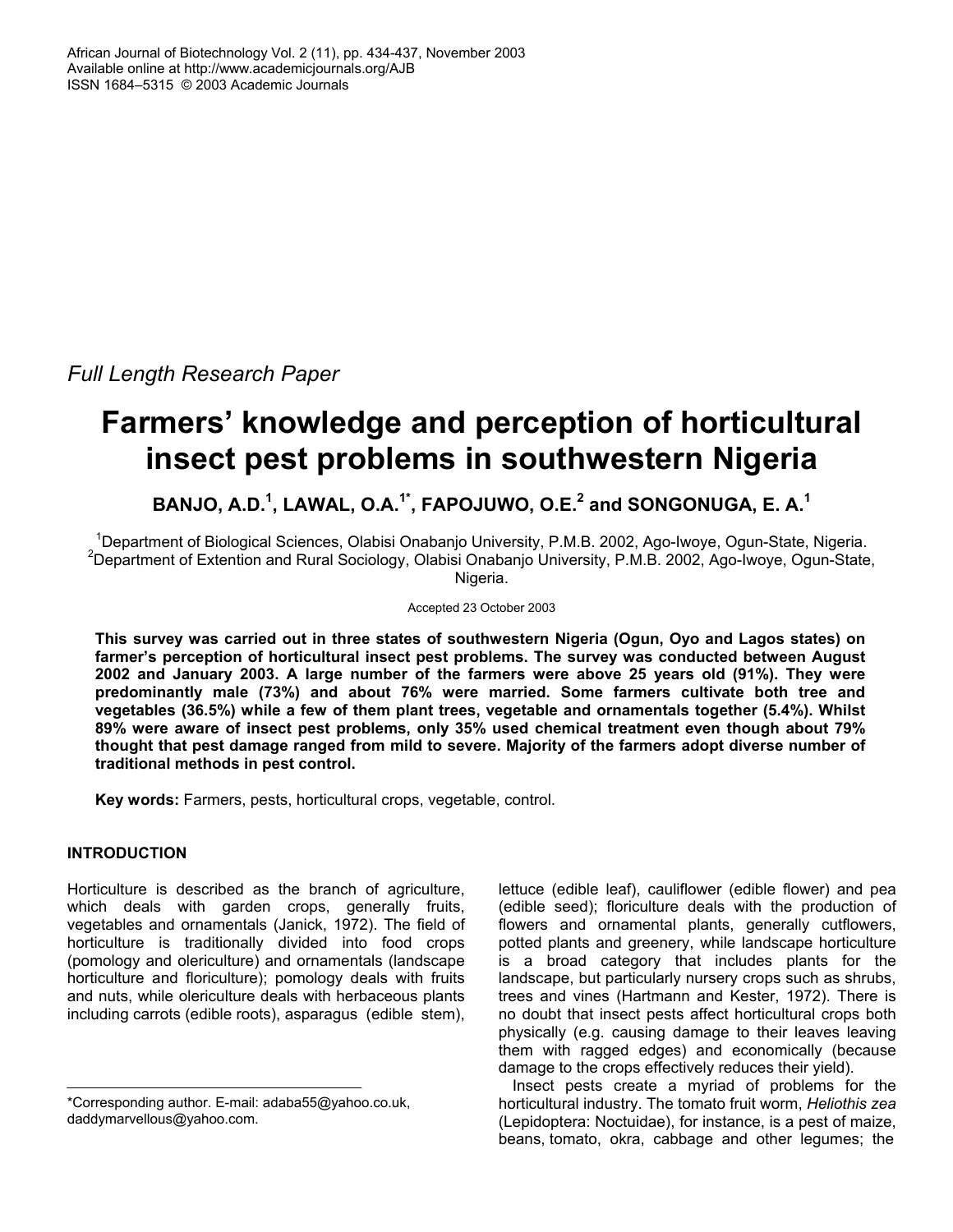| <b>Characteristics</b> | <b>Ogun State</b> | <b>Oyo State</b> | <b>Lagos State</b>       | <b>Frequency N=</b><br>148 | $\%$           |
|------------------------|-------------------|------------------|--------------------------|----------------------------|----------------|
| <b>AGE (YRS)</b>       |                   |                  |                          |                            |                |
| 15-25                  | 3                 | 9                | $\mathbf{1}$             | 13                         | 8.8            |
| 26-35                  | 10                | 17               | 5                        | 32                         | 21.6           |
| $36 - 45$              | 16                | 26               | 3                        | 45                         | 30.4           |
| 46-55                  | 16                | 21               | 1                        | 38                         | 25.7           |
| 56 and above           | 15                | 5                |                          | 20                         | 13.5           |
| <b>MARITAL STATUS</b>  |                   |                  |                          |                            |                |
| Single                 | $\overline{4}$    | 10               | $\overline{4}$           | 18                         | 12.2           |
| Married                | 42                | 66               | 5                        | 113                        | 76.4           |
| Separated              | 6                 |                  |                          | 6                          | 4.1            |
| <b>Divorced</b>        |                   | 1                |                          | $\mathbf{1}$               | 0.7            |
| Widowed                | 8                 | 1                | $\mathbf{1}$             | 10                         | 6.8            |
| <b>SEX</b>             |                   |                  |                          |                            |                |
| Male                   | 40                | 62               | 6                        | 108                        | 72.9           |
| Female                 | 20                | 16               | $\overline{4}$           | 40                         | 27             |
| <b>RELIGION</b>        |                   |                  |                          |                            |                |
| Christianity           | 43                | 42               | 10                       | 95                         | 64.2           |
| Islam                  | 15                | 30               |                          | 45                         | 30.4           |
| Traditionalist         | 2                 | 6                |                          | 8                          | 5.4            |
| <b>EDUCATION</b>       |                   |                  |                          |                            |                |
| No formal education    | 12                | 25               | $\overline{\phantom{a}}$ | 37                         | 25             |
| Primary education      | 21                | 30               | $\overline{4}$           | 55                         | 37.2           |
| Secondary education    | 19                | 21               | 6                        | 46                         | 31.1           |
| Tertiary education     | 8                 | 2                |                          | 10                         | 6.8            |
| <b>ETHNIC GROUP</b>    |                   |                  |                          |                            |                |
| Yoruba                 | 54                | 76               | 4                        | 134                        | 90.5           |
| Ibo                    | 4                 | 1                | 5                        | 10                         | 6.8            |
| Hausa                  | $\overline{c}$    | 1                |                          | 3                          | $\overline{2}$ |
| Other                  |                   |                  | $\mathbf{1}$             | 1                          | 0.7            |

 **Table 1.** Socioeconomic characteristics of farmers interviewed.

caterpillars generally feed on the fruiting points of the host (they eat the tassels and soft grains at the top of maize cobs), and often secondary rots develop in the insect's feeding sites.

An insect pest from an agriculturist's point of view is an insect causing sufficient damage to necessitate control measures (Kumar, 1984). On the other hand, from a human point of view, an insect pest may be defined as any insect in the wrong place – just as a rose bush is a weed when it is growing on a cabbage patch (Williams, 1977).

There are various insect pests of horticultural crops. They include stem and leaf eaters like the caterpillars of certain moths and butterflies; cabbageworm, tomato worm, certain beetles and their larvae such as the blister beetle, common bean beetle and the Colorado potato beetle; the nymphs and adults of grasshoppers; stemborers like the corn-borers; feeders on fleshy fruits, seed and storage organs like the bean weevil, tomato fruit worm etc (Edmond and Bottrell, 1985).

Farmers are a diverse group of people with most of them having no particular formal education because there are no spectacular qualifications needed to become a farmer. Therefore the question arises, what exactly do they know about the insect pests of horticultural crops, pest control, pest identification, pesticide application, composition and frequency of use (since a modicum of education is needed to understand all these in the first place)?

The feeding habit of the citrus thrips makes it a serious pest at low altitudes where an attempt to produce unblemished fruits is being made. It damages the fruit by producing a ring of scaly brown tissue around the stem end of the fruit and irregular areas of scarred tissue on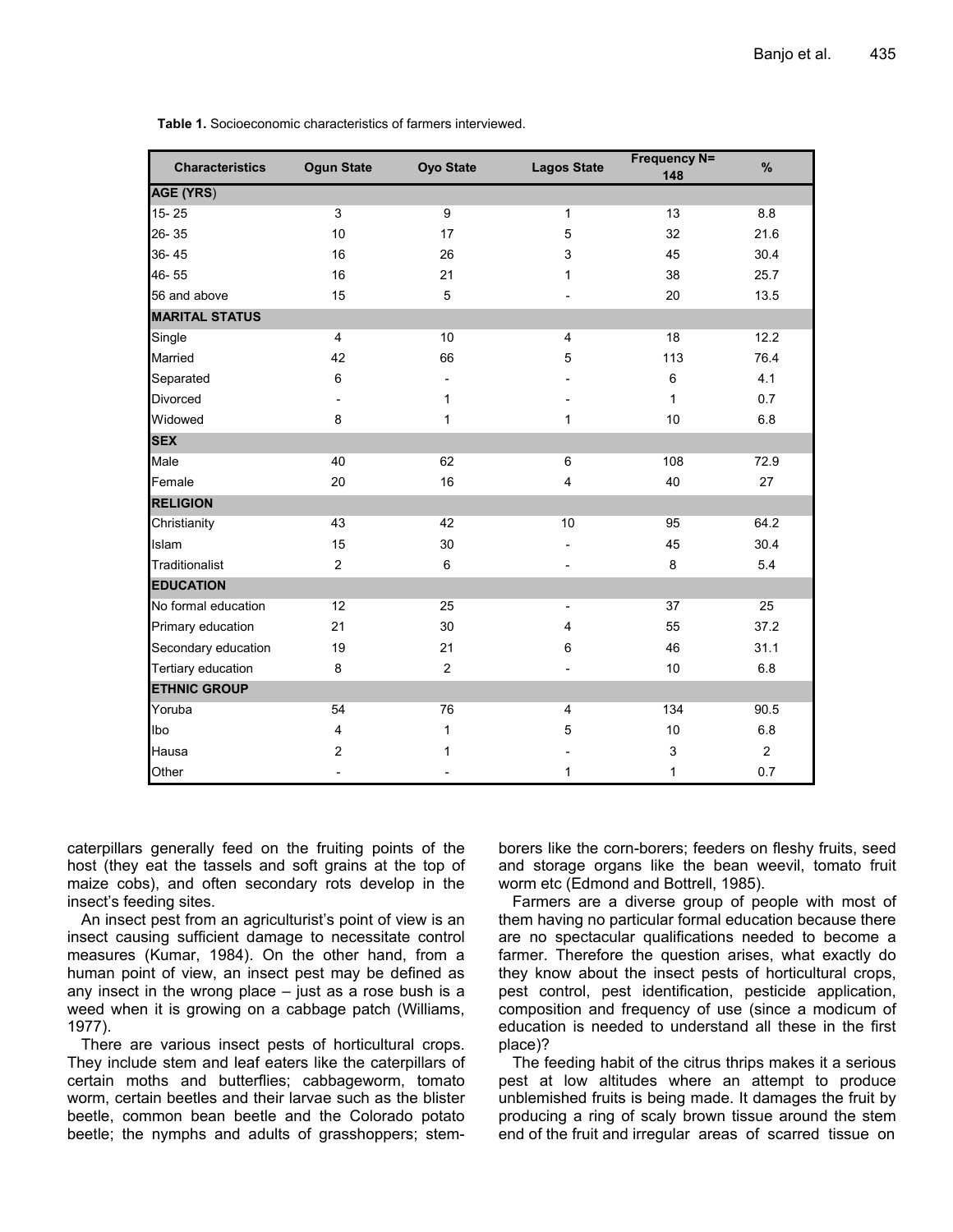| <b>Characteristics</b>    | <b>Ogun State</b> | <b>Oyo State</b>         | <b>Lagos State</b>           | Frequency N=<br>148 | %    |
|---------------------------|-------------------|--------------------------|------------------------------|---------------------|------|
| <b>METHOD OF FARMING</b>  |                   |                          |                              |                     |      |
| Manual                    | 58                | 57                       | 10                           | 125                 | 84.5 |
| Mechanized                | 2                 | 21                       | $\qquad \qquad \blacksquare$ | 23                  | 15.5 |
| <b>USE OF CHEMICALS</b>   |                   |                          |                              |                     |      |
| Chemical treatment        | 23                | 27                       | 2                            | 52                  | 35.1 |
| No chemical treatment     | 37                | 51                       | 8                            | 96                  | 64.9 |
| <b>KNOWLEDGE OF PESTS</b> |                   |                          |                              |                     |      |
| Pest awareness            | 54                | 72                       | 6                            | 132                 | 89.2 |
| No pest awareness         | 6                 | 6                        | 4                            | 16                  | 10.8 |
| <b>EXTENT OF DAMAGE</b>   |                   |                          |                              |                     |      |
| No pests noticed          | 8                 | $\overline{\phantom{a}}$ | 3                            | 11                  | 7.4  |
| Mild                      | 28                | 50                       | 2                            | 80                  | 54.1 |
| Severe                    | 17                | 16                       | 4                            | 37                  | 25   |
| Neither mild nor severe   | 5                 |                          |                              | 5                   | 3.4  |
| Either mild or severe     | 2                 | 12                       | 1                            | 15                  | 10.1 |

 **Table 2.** Farmer's knowledge on pests and pesticides.

the other parts of the fruit. The young leaves may also be damaged; aphids affect citrus as well as a variety of other crops such as banana and maize (Hill, 1987).

## **METHODS**

Structured Questionnaires were distributed to farmers in Lagos, Ogun and Oyo states in southwestern Nigeria To elicit information from them about their perception of insects pest problem in horticulture. Local interpretation of the questionnaire in Yoruba was made where the farmers had no grasp of English as their first or primary language.

## **RESULTS**

The socio economic characteristics of the farmers interviewed on the knowledge and perception of the horticultural insects pest problem is depicted in Table 1. Majority of them fell between the age bracket of 36 and 45 years old (30.4%). Most of them were married (74.2%). They were Christian mostly (64.2%), quite a number of them had primary education (31.1%). Table 2 shows the farmer's knowledge on pests and pesticides. Manual farming was the most common and major method of farming (84.5%). Chemical treatment was not used extensively by the farmers (64.9%). Majority of them were aware of the pest (89.2%). A large number of them analyzed the extent of damage caused by the pests as mild (54.1%). Most of the crops planted by the farmers were trees (66.8%) followed by vegetables (60.8%). In Lagos State not as many trees were planted (Table 3). Table 4 shows the traditional methods of pest controls

applied by the farmers on the pest that attack the crops planted. They claimed the traditional methods are effective, cheap and readily available, more so the application is very simple.

## **DISCUSSION**

The farmers interviewed show to an extent that they had some type of formal education and not all of them were illiterate. Majority of the farmers were Yoruba. A variety of crop both ornamental and horticultural were planted by the farmers interviewed. The plant includes yellow bush, cactus queen of the right pear and almond trees. Horticultural crops cultivated include some tree crop like kola, cocoa and oil palm, while other crops such as citrus, plantain and cashew were planted in orchard as well. More crops include cassava, maize, yam and cowpea while vegetables planted were okra, pepper, tomato and a variety of spinach type crops such as cabbage, lettuce and *Amaranthus* species (Thompson, 1977).

The survey revealed that some of the farmers interviewed planted trees or vegetable only, while some combined the planting of both trees and vegetable crops. A fewer number of farmers planted ornamentals, probably owing to the fact that that this is an infant industry in nigeria and the role of ornamental plants in the environment has just began to be appreciated. In Lagos state trees were not planted as compared to other considered states, probably due to a lack of interest, or lack of space. Some farmers cultivate both the trees and vegetables (36.5%), while a few of them plant trees, vegetable and ornamentals together (5.4%). The amount of income given by the farmers was highly unreliable